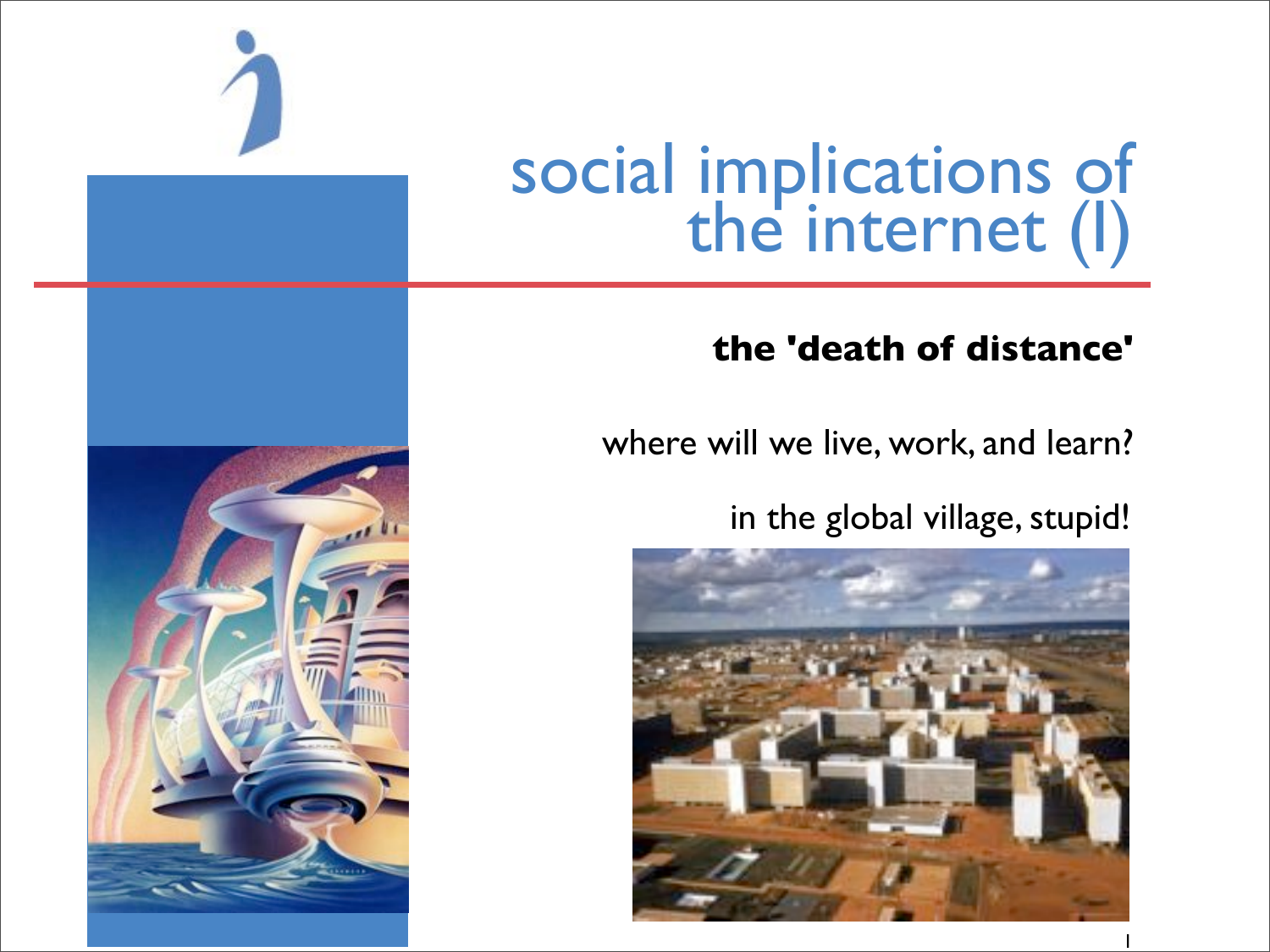### determinism once more

"Electric circuitry has overthrown the regime of 'time' and 'space' and pours upon us instantly and continuously concerns of all other men. It has reconstituted dialogue on a global scale. Its message is Total Change, ending psychic, social, economic, and political parochialism. . . . Ours is a brand-new world of allatonceness. 'Time' has ceased, 'space' has vanished. **We now live in a** *global village* **. . . a simultaneous happening**." Marshall Mcluhan et al., *Medium is the Massage,* 1967

... this age of ours ... when the pulsations of electricity vibrate and throb around this earth, uniting nations as one family by those powerful yet sensitive bonds wrought by science and riveted by man's quenchless thirst for still higher and better achievements.

Morris S. Wise, *Trademarks and Trade-mark Law*, 1898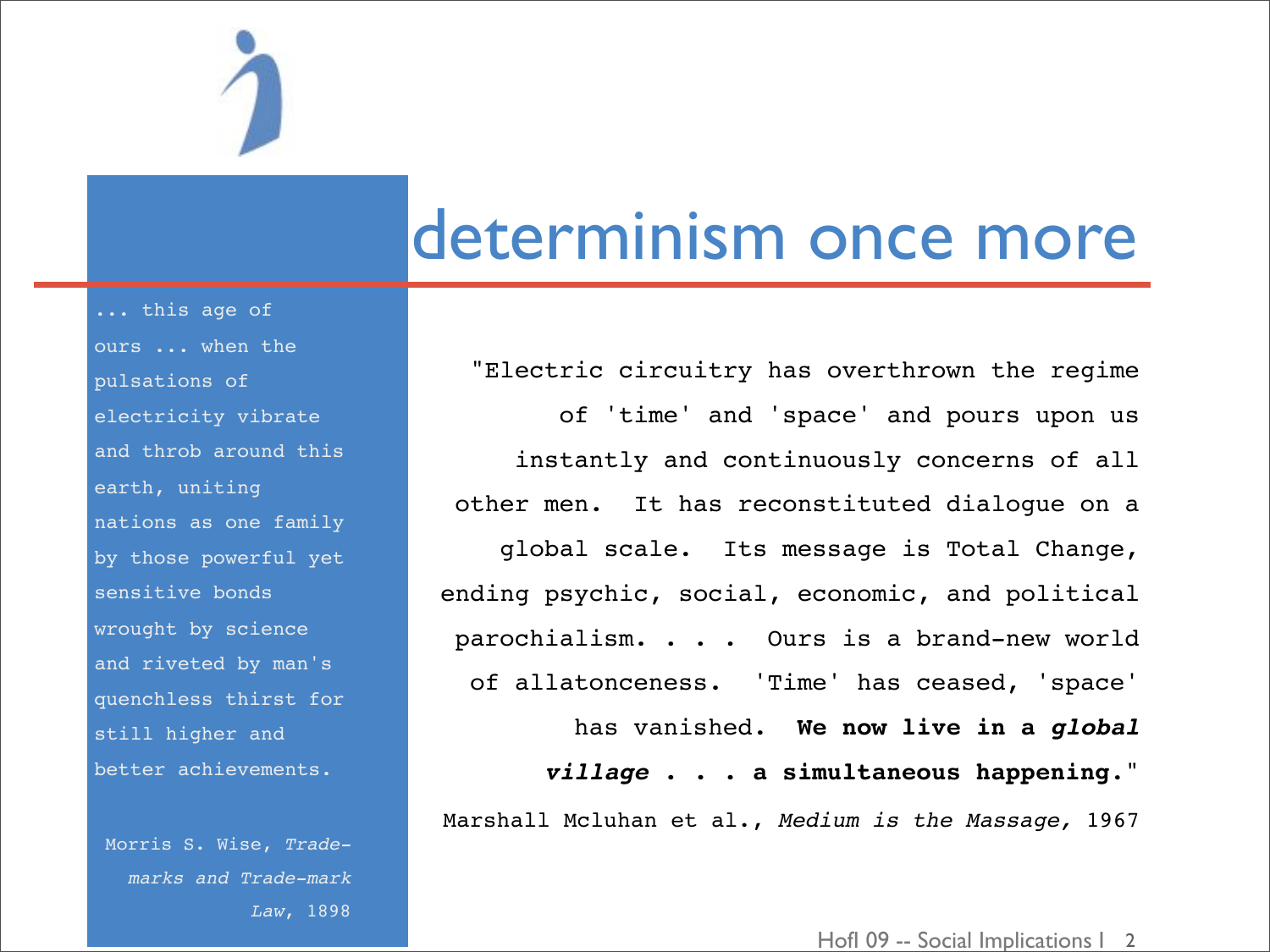

# determinism again

"If the presence of electricity can be made visible in any desired part of the circuit, I see no reason why intelligence may not be instantaneously transmitted by electricity to any distance." --Samuel Morse

> "the cost of communicating ideas ... is now distance-free" --Frances Cairncross

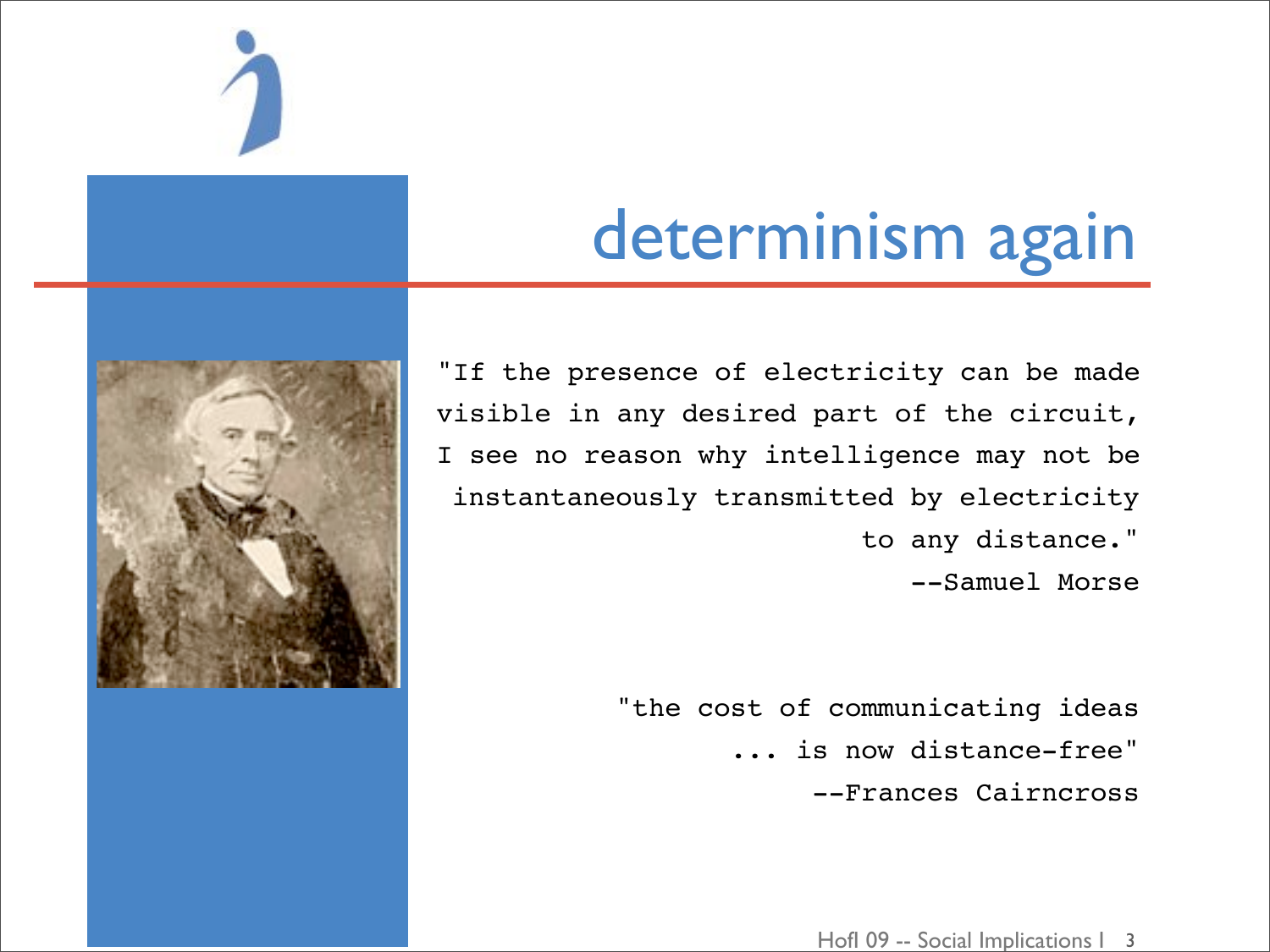# Cairncross's determined trendspotting

- 1. Death of distance
- 2. Fate of Location
- 3. Improved Connections
- 4. Increased Mobility
- 5. More Customized Networks
- 6. Deluge of Information
- 7. Increased Value of Brand
- 8. More Minnows, more Giants
- 9. More Competition
- 10. Increased Value of Niches
- 11. Communities of Practices
- 12. Loose-Knit Corporation Culture
- 13. Openness
- 14. Manufacturers as Service Providers
- 15. Inversion of Home and Office
- 16. Proliferation of Ideas
- 17. Decline of National Authority
- 18. Loss of Privacy
- 19. Global Premium for Skills
- 20. Rebirth of Cities
- 21. Rise of English
- 22. Communities of Culture
- 23. A New Trust
- 24. People as Scarce Resource
- 25. Global Peace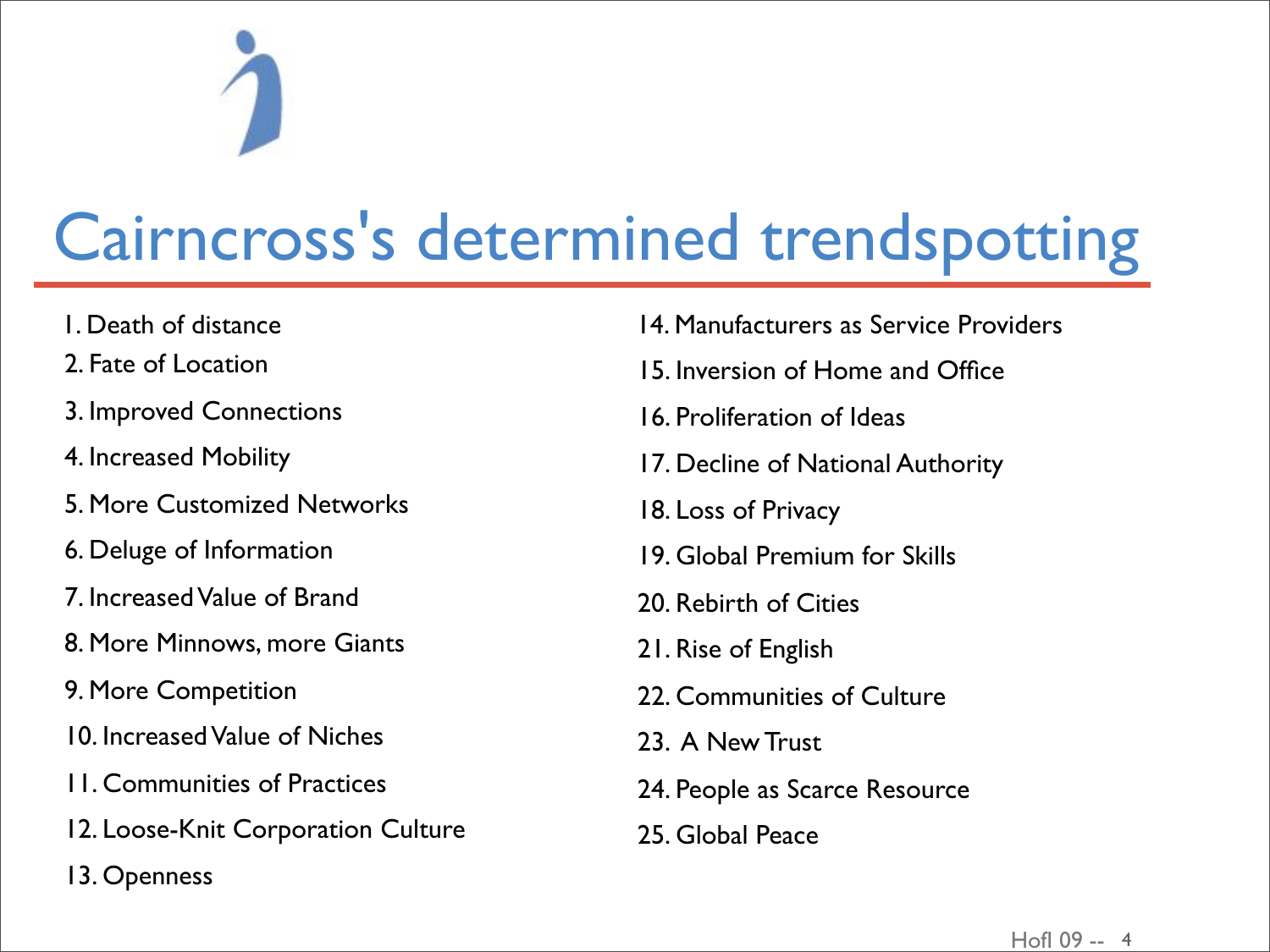

### improved connections

"Most people on earth will eventually have access to networks that are interactive and broadband. The Internet will continue to exist in its present form, but will also carry many other services, including telephone and television." -- Cairncross

Imagine a magical device that could boost entrepreneurship and economic activity, provide an alternative to bad roads and unreliable postal services, widen farmers' access to markets, and allow swift and secure transfers of money. Now stop imagining: the device in question is the mobile phone. – *The Economist*, July 2005

The idea gap, --Paul Romer

HofI 09 -- 5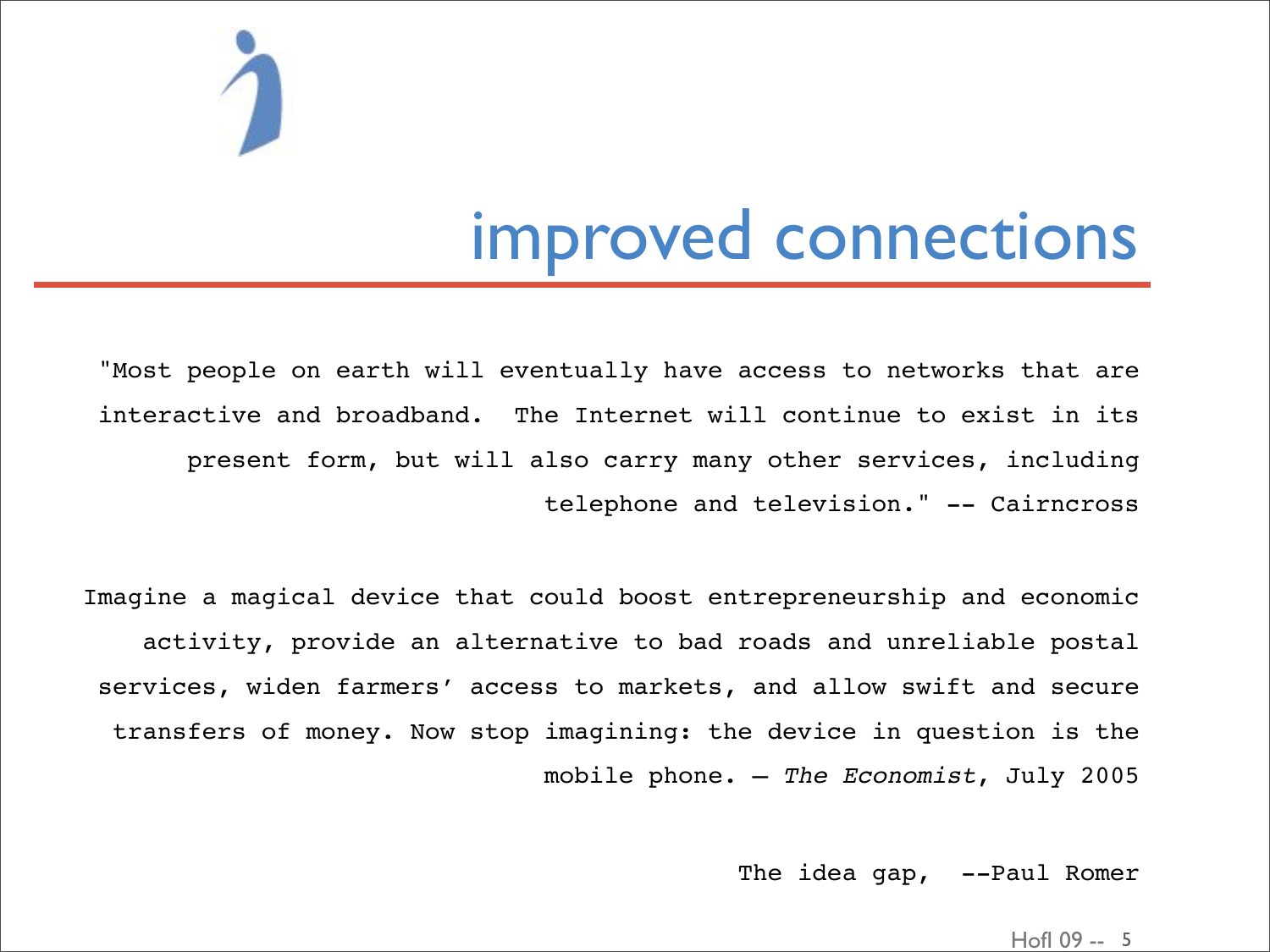

# national unity

"The establishment of the telegraph is ... the best response to the publicists who think that France is too large to form a Republic. The telegraph shortens distances and, in a way, brings an immense population together at a single point." --Claude Chappe, 1793

"at bottom, this invention might suffice to make possible the **establishment of democracy among a large population ... no reason why it would not be possible for all the citizens of France to communicate their will** ... in such a way that this communication might be considered instantaneous."--Alexandre Vandermond, 1795

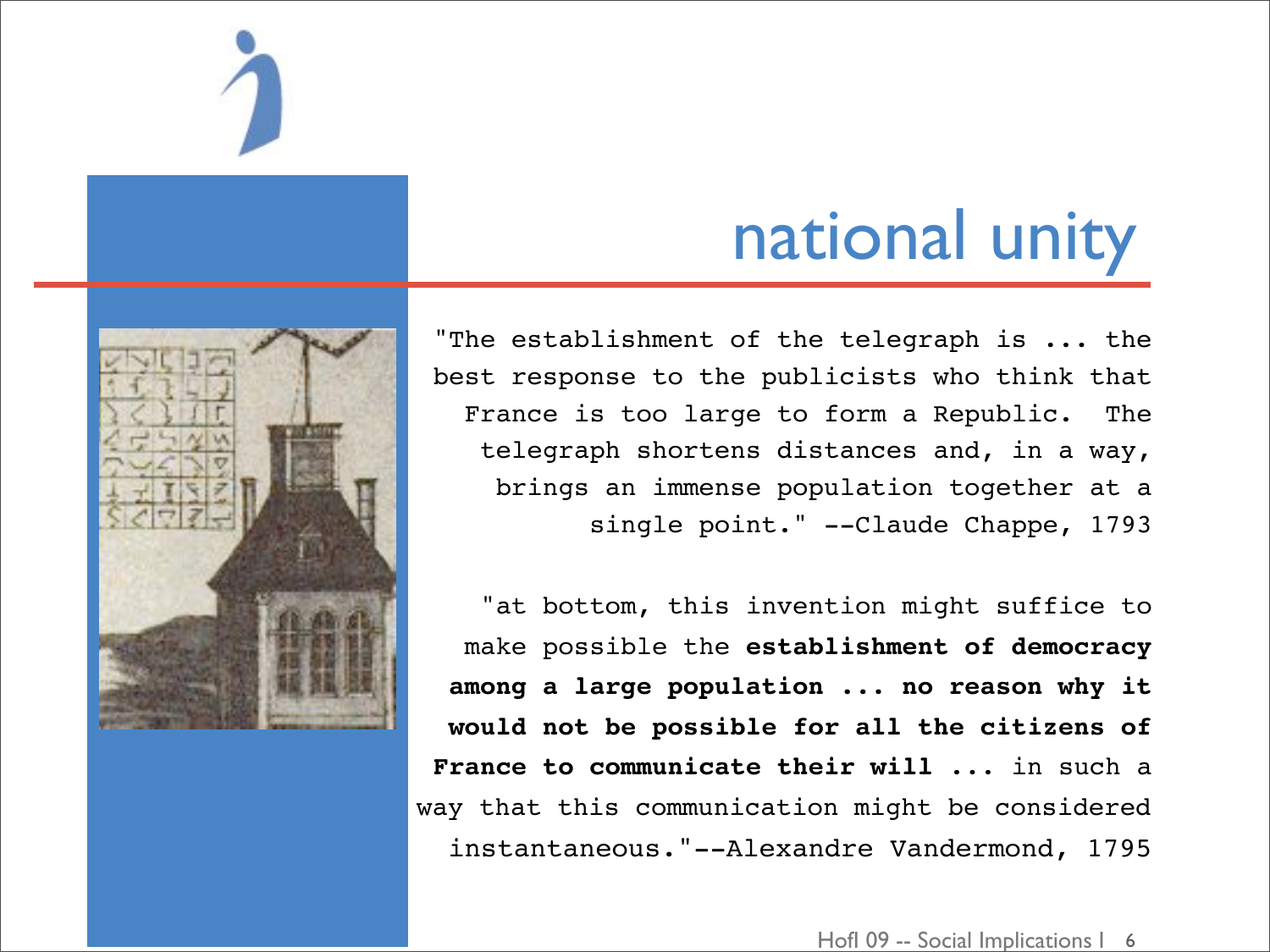

"Tomorrow the hearts of the civilized world will beat in a single pulse, and from that time forth forevermore the continental divisions of the earth will, in a measure, lose those conditions of time and distance which now mark their relations. ... The Atlantic has dried up and we become in reality as well as wish, one country." *Times*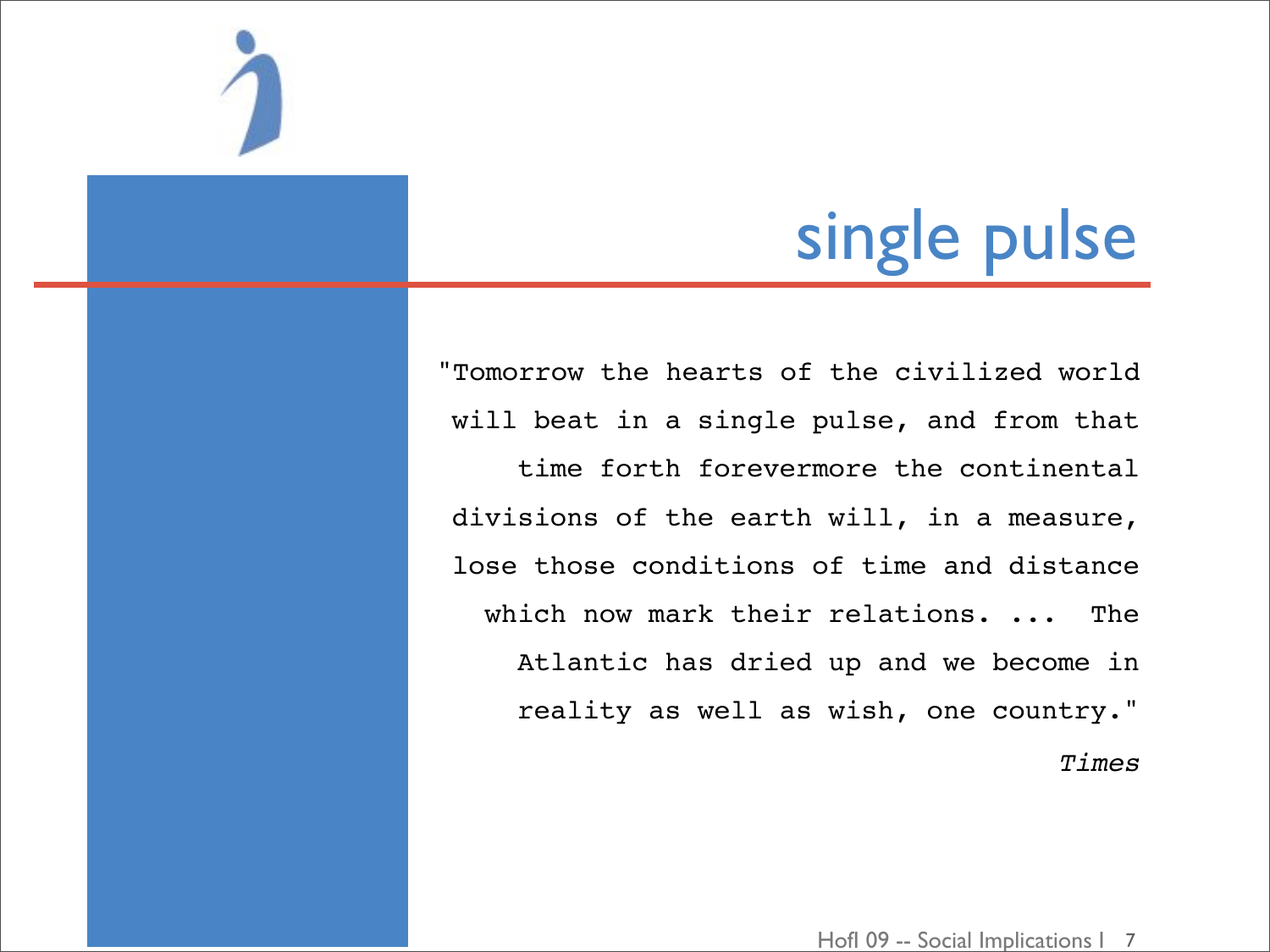### global peace

"the great chain that will bring all civilized nations into instantaneous communication ... the most potent of all the means of civilization, and the most effective in breaking down the barriers of evil prejudice and custom" Hunt's Merchants' Magazine, 1868

"the hand of progress beckons .... a rivet is loosened from the chains of the oppressed" Commercial and Financial Chronicle, 1865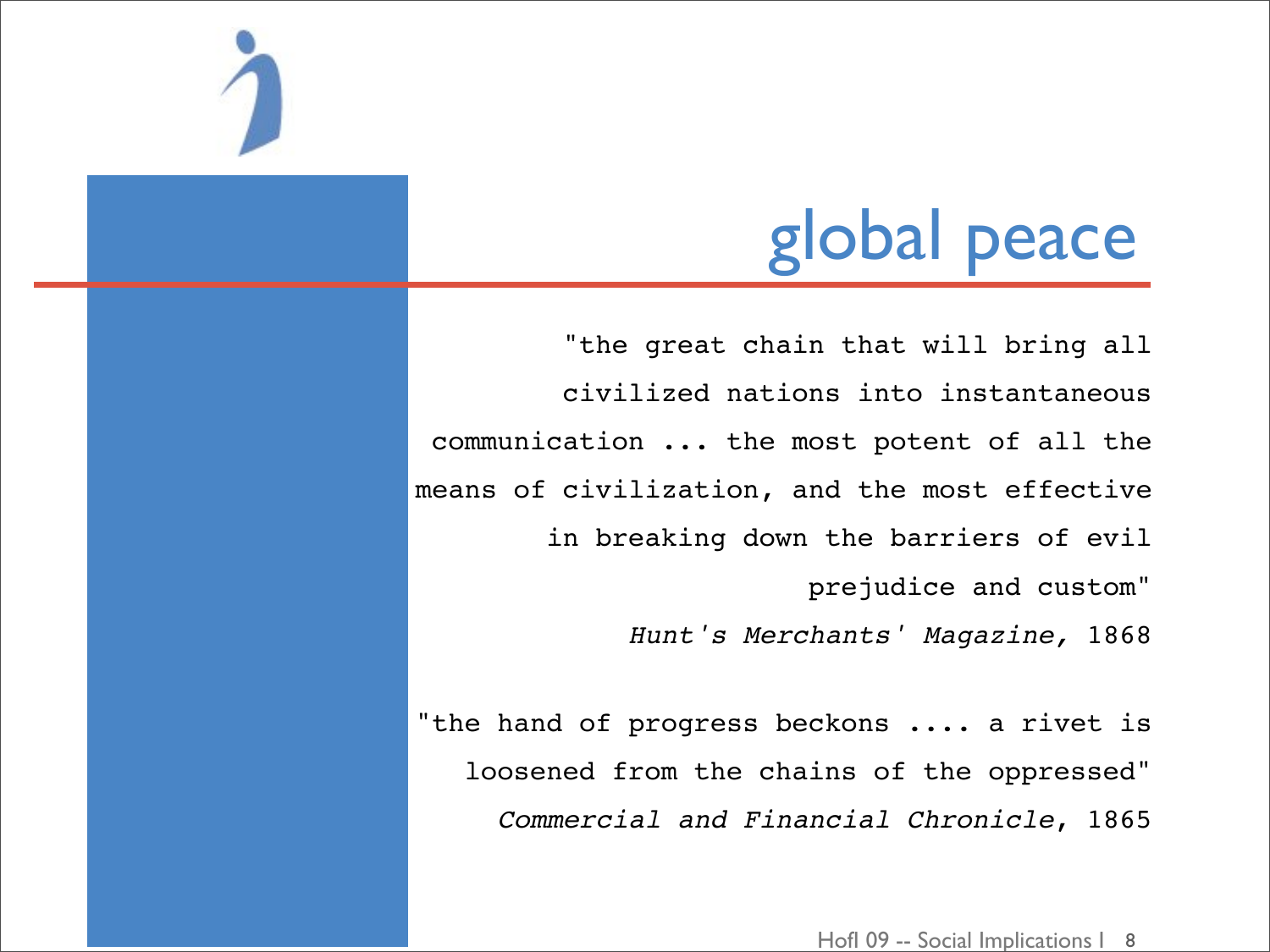

### keeping distance alive

 "The accumulation of many large manufacturing establishments in the same district has a tendency to bring together purchasers or their agents from great distances, and thus to cause the institution of a public mart or exchange. This contributes to diffuse information relative to the supply of raw materials, and the state of demand for their produce, with which it is necessary manufacturers should be well acquainted. The very circumstance of collecting periodically, at one place, a large number both of those who supply the market and of those who require its produce, tends strongly to check the accidental fluctuations to which a small market is always subject, as well as to render the average of the prices much more uniform." --Charles



Charles Babbage 1791-1871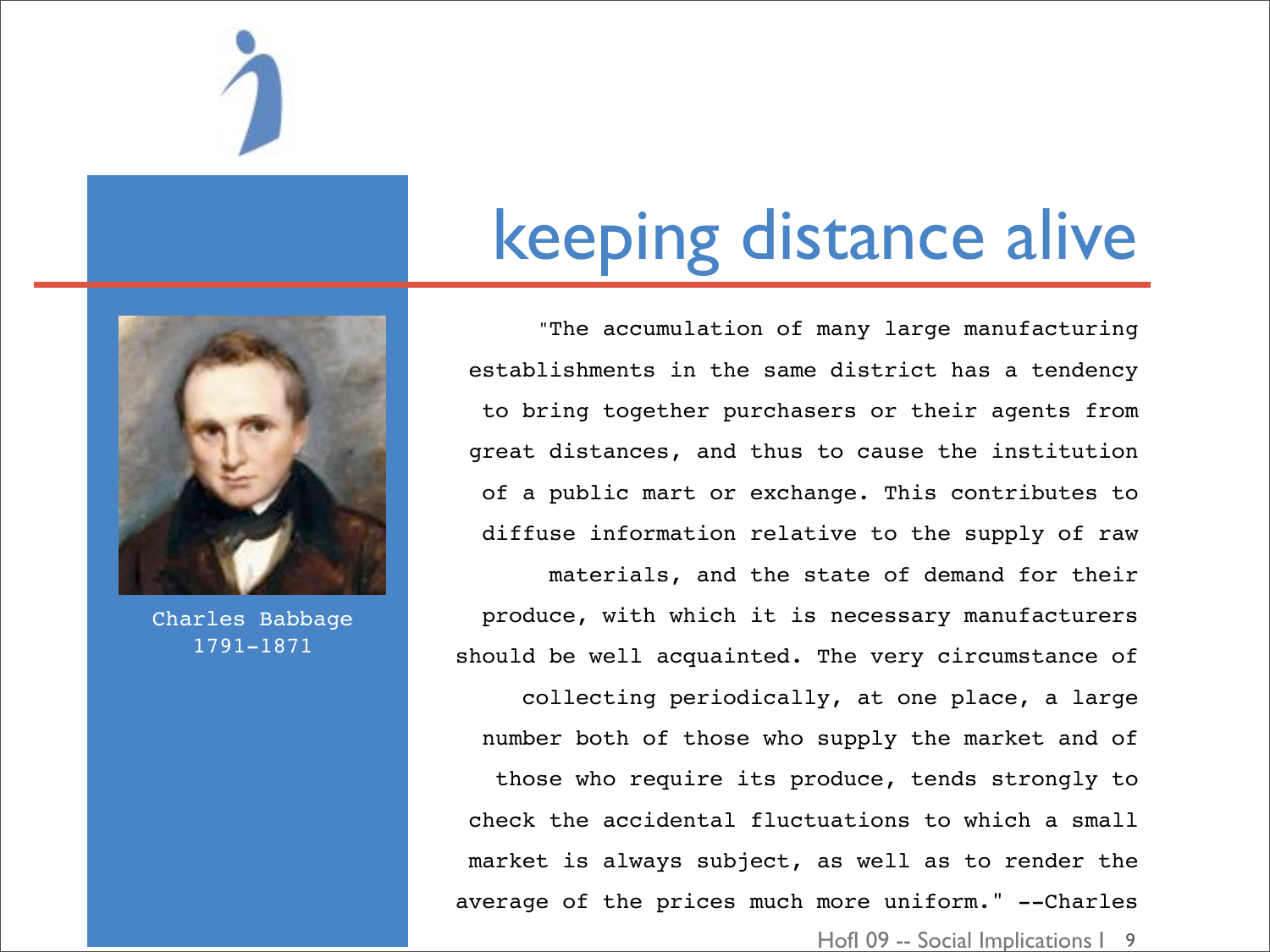

### Marshall's *localization*

In an early stage of civilization every place had to depend on its own resources for most of the heavy wares which it consumed;

Consequently the lighter and more expensive articles of dress and personal adornment, together with spices and some kinds of metal implements used by all classes, and many other things for the special use of the rich, often came from astonishing distances.

This elementary localization of industry gradually prepared the way for many of the modern developments

> Hofl 09 -- Social Implications | 10 of division of labour



Alfred Marshall 1842-1924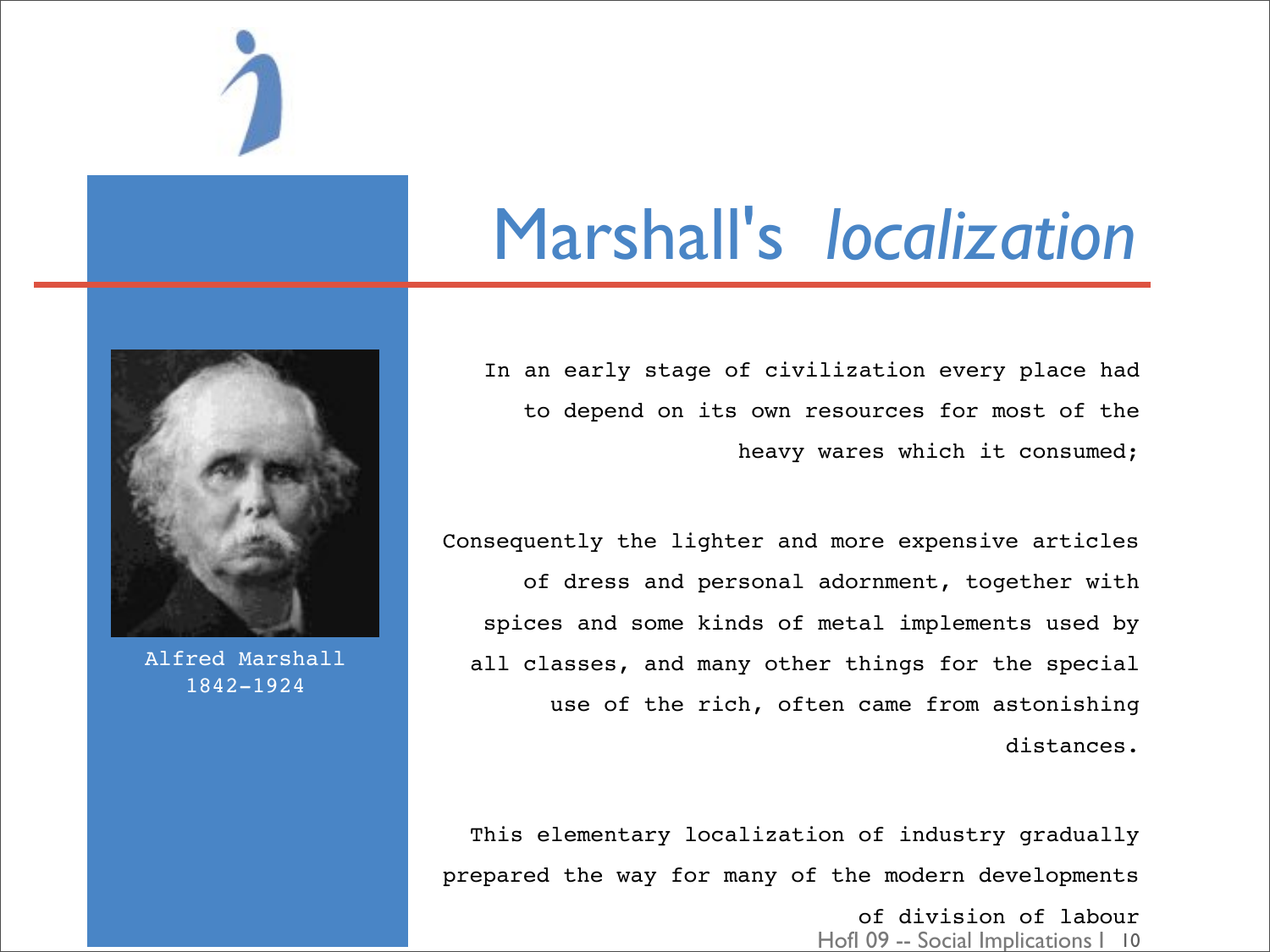

### divisions of labor

### **the super-American city**

"Air and earth form an ant-hill, veined by channels of traffic, rising storey upon storey. Overhead-trains, overground-trains, undergroundtrains, pneumatic express-mails ... chains of motor vehicles. ... Each person has nothing but quite definite tasks. The various professions are concentrated at definite places. ... Amusements are concentrated in other parts of the city. And elsewhere again are the towers to which one returns and finds wife, family, gramophone, and soul. Tension and relaxation, activity and love are meticulously kept separate. ... And man needs no more for his happiness ... Besides, zoology makes it clear that a sum of reduced individuals may very well form a totality of genius." --Robert Musil, *A Man without Qualities* c. 1920s



Robert Musil 1880-1942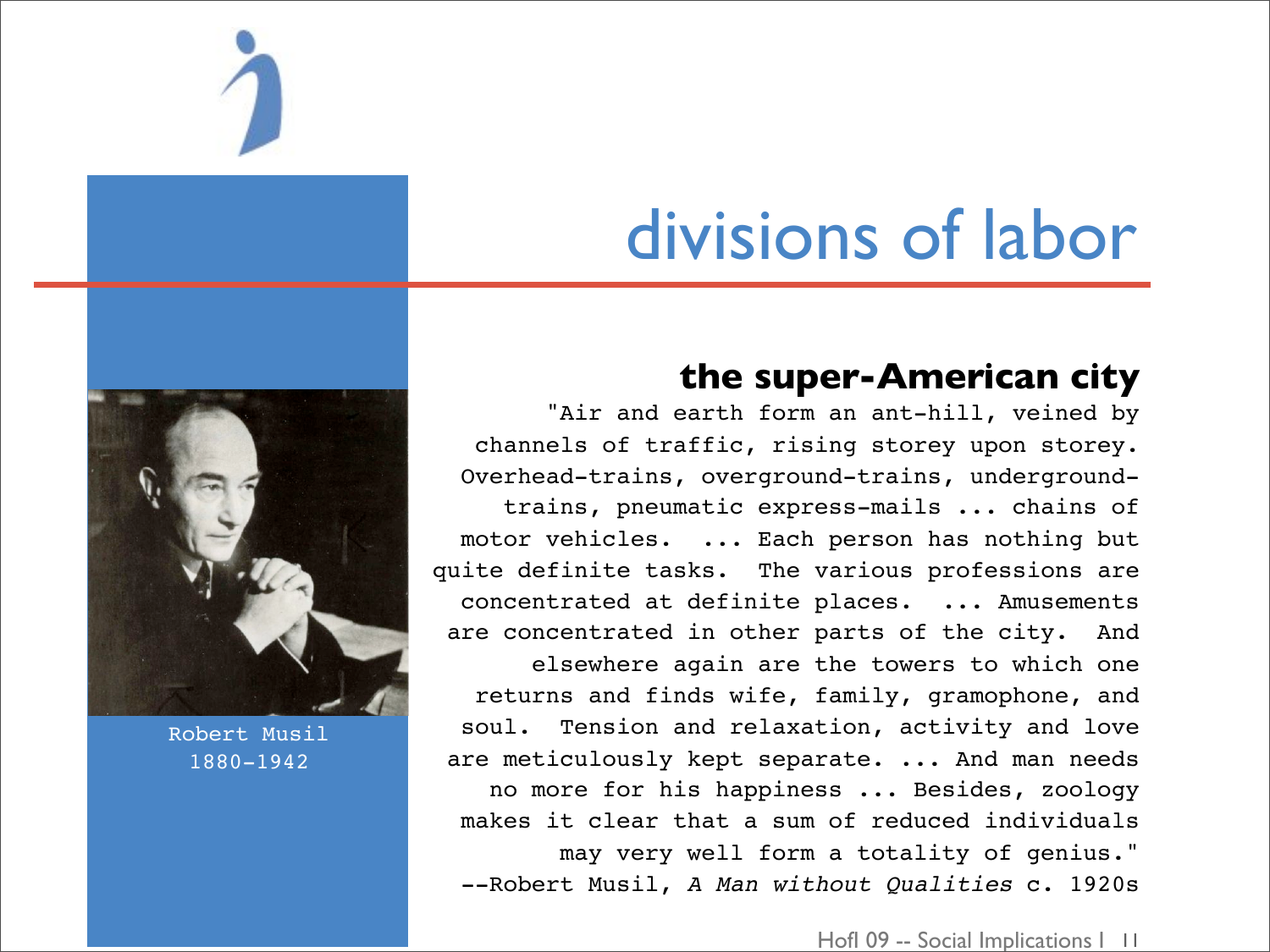

### NYT, 1931

### amusements

### ELECTRICAL ENTERTAINMENT: A GLIMPSE INTO THE FUTURE

By DR. ALFRED N. GOLDSMITH. Vice President and General Engineer. Badio Corporation of America.

 $\overline{X}$  would not be astonishing if, within the next 130 years, "radio" (in a legitimately expanded use of the term) came to nean the same thing as "entertain ment." Some may regard this as an even-<br>ever-bold assertion. Yet an ensu-<br>injuded study of the nature of elecitical entertainment-and this is what we really mean by "radio" in probable broad usage .of the re-has expabilities an extensive and agencies so powerful at its dis-<br>posal that entertainment and radio tay come to mean the same thing. day, with some branches of elecfitcal entertainment in their infancy and others not yet born, it is difficult for the public and the artists to gauge the significance of the trend h that direction. The ultra-special-I, concentrating on one particular form of electrical entertainment device truck as a radio receiver), is likely to see only his corner of the 1984. The broad significance of elecfrical entertainment may well clude

Musicians, artists, actors and composers of the present are accustomed to the forms of mechanical, visual and auditie entertainment with<br>which the public is now powided. They, too, are specialists and have<br>devoted their lives to the mastery of sa instrument or a technique. Not inaturally they view with some apprehension the more idea of a revolution in the methods and instruments is-a strange and foreign force, and only those musicians who have wen specess and fame in the fields of production are likely to view with<br>sympathy a tendency toward the superseding of present forms of ontertainment by electrical entertain ment

### The Rile of Radio. Yet time brings the answer to most

problems and alleaces the unwartremely powerful reasons for the be- and becomes a frozen part of his-<br>livit that time is the ally of what is tory. For games this may all be

broadly called electrical entertain. Very well; they are but sport, and ment, of which radio is the great- imperiestions in the play detract liters present exponent. Perhaps a tis from their appeal. But for great brief present in family of the functions of artistic or dramatic performances entertainment and the requirements this is not so autisfactory. We alenternaments and under requirements ways hope for the "perfect perform-<br>wity electrical entertainment mode- allows." Here it is better to seniory<br>with an intertainment mode- allows and the better to senior which an<br>arrive in concerning such that all the most nearly perfect record in ways he kept in mind. Mankind obtained. This most neerly perfect record in the and aptitude and aptitude of the persons but also, proved record represents the l We desire to see and to hear not only expable and it is available for practhat which is happening but also tically all time, ever ready to live that which has happened and, ex- again at a touch of the finger on the eept through the magic of its re- controlling switch. creation, is gone forever. We need to

**Annihilating Distance** ane the past either as it happened or There is another fundamental

Dr. Goldsmith of the Radio Corporation Predicts an Instrument Which at a Touch of the Fingers Will of home for the "boshdeer" will be the second that the program. The blue type Bring to the Home Scenes and Sound, Color Symphonies, or a Keyboard for Self-Created Music



The Home "Electrical Entertainer" of 1981, as Visualized by Dr. Alfred N. Goldsmith. On the Left Is a Panel Upon Which Home Talking Motion Pictures Are Cast From Robind the Sereen. In the Centre Is an Electrical Music Machine, Combined With a Color-Organ, Which Casts Weird Images on the Centre Screen as the Music Is Produced With a Keyboard Similar to That of a Modern Theatre Organ. Tolevision, Which Will Always Accompany Radio Broadcasting, Plays Over the Right-Hand Sqreen When the Radio Set Is Turned On,

Of course, we do not actually need so extreme and peculiar a type of restdence for this purpose, because<br>the "lookstener" will demand that the television picture he bright enough to be seen under cedinary home conditions and that the sounds<br>will be loud enough to be appreciated in normally quiet surroundings.

Paralleling the combined television<br>and telephone radio program, we<br>find a form of record for either the home or the theatre which produces similar effects, namely, the sound metho picture. The success of this<br>form of entertainment in the theatre is a clear indication of what may be expected when it becomes avoidable also for the home on a simple and economic basis.

### Electrical Instruments.

A small group of sheriving musical iruments have appeared on the market within the last few years, loth in the United States and in Europe. Many more forms, some of extrems ingensity, exist in the labscaleries and promise the production of extremely flexible, readily controlled, and exquisitely toned instruments. The forms in which the publle has as yet seen them are necessarily only beginings, yet they indisuch instruments. As the years pass they will be further developed. Great composers will begin to write music specially suited to them and capable of fully utilizing their automobility possibility. Casiblify of control, and pitch, And, finally, wirtuous performers on these learned render masterploces which have been composed for them. But that is far In the future.

The electric control of mobile color is also foreshadowed in a number of home and auditorium instruments which have already been demon strated. Examples of these are the Clavilux of Thomas Wilfred and the Colerama of the Groeral Electric nebulous forms of color, sometime.s softly shaded and sonationsa blazing

in almost hursh brilliancy, is extraordinarily attractive. Some enjoy viewing such displays without accompanying music; uthers profer sausie and color at the same time. These color symphonics, as they reight be termed, can either be profrom records, or by an individual performance by the artist, or through a combination of these methods.

### A New Art.

Here again electricity beings a sounds, and remember others by the new art. It is conceivable that mosounds of their voices or what they have said. Look back into the imwidely appreciated a form of art in postant moments of your own life. the centuries to come as my lo you remember a sight, or a sound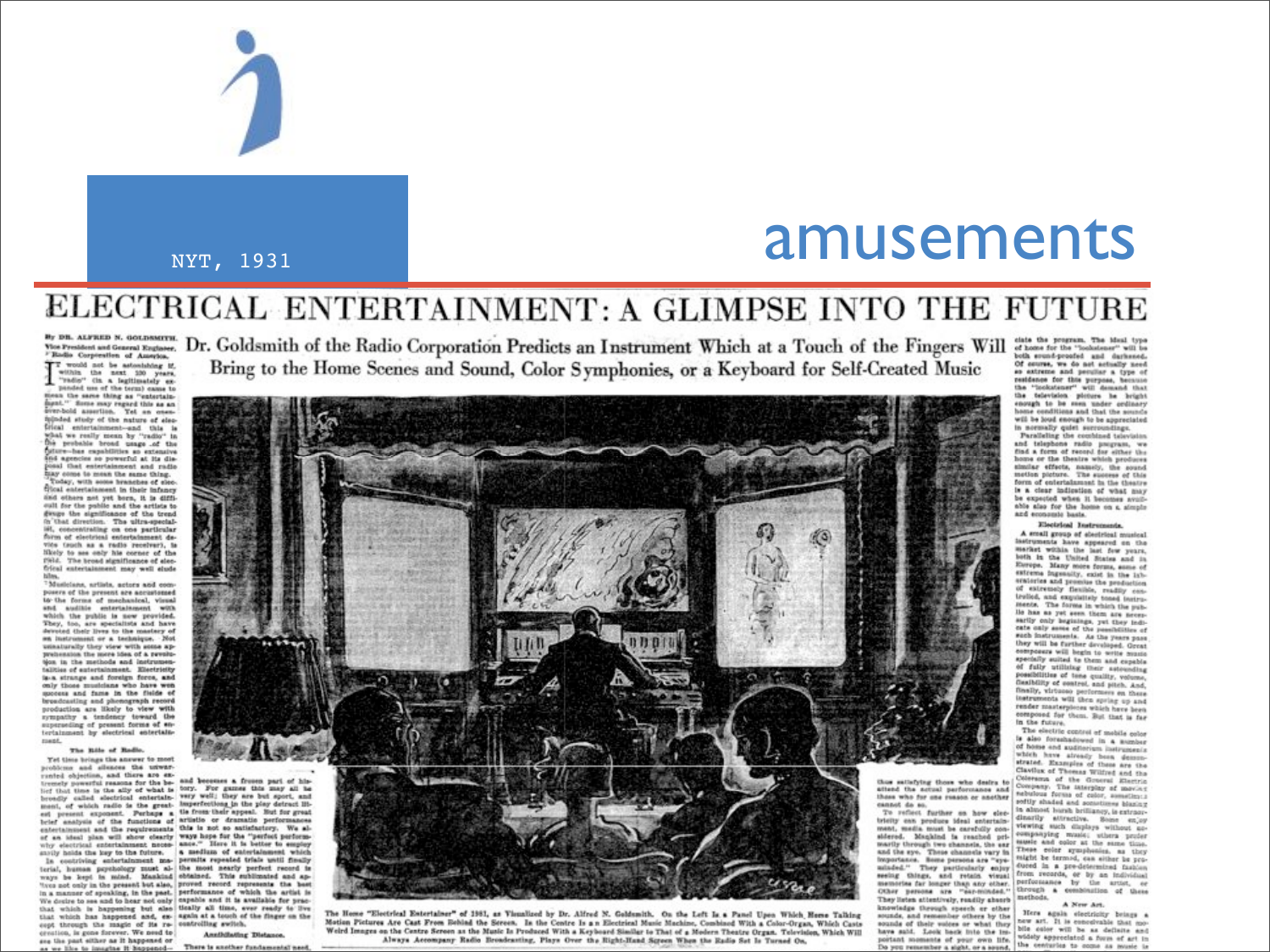

### work and learning

Many various causes have led to the localization of industries; but the chief causes have been physical conditions

Another chief cause has been the patronage of a court.

These immigrants taught us how to weave woollen and worsted stuffs, though for a long time we sent our cloths to the Netherlands to be fulled and dyed. They taught us how to cure herrings, how to manufacture silk, how to make lace, glass, and paper, and to provide for many other of our wants

But how did these immigrants learn their skill?



Alfred Marshall 1842-1924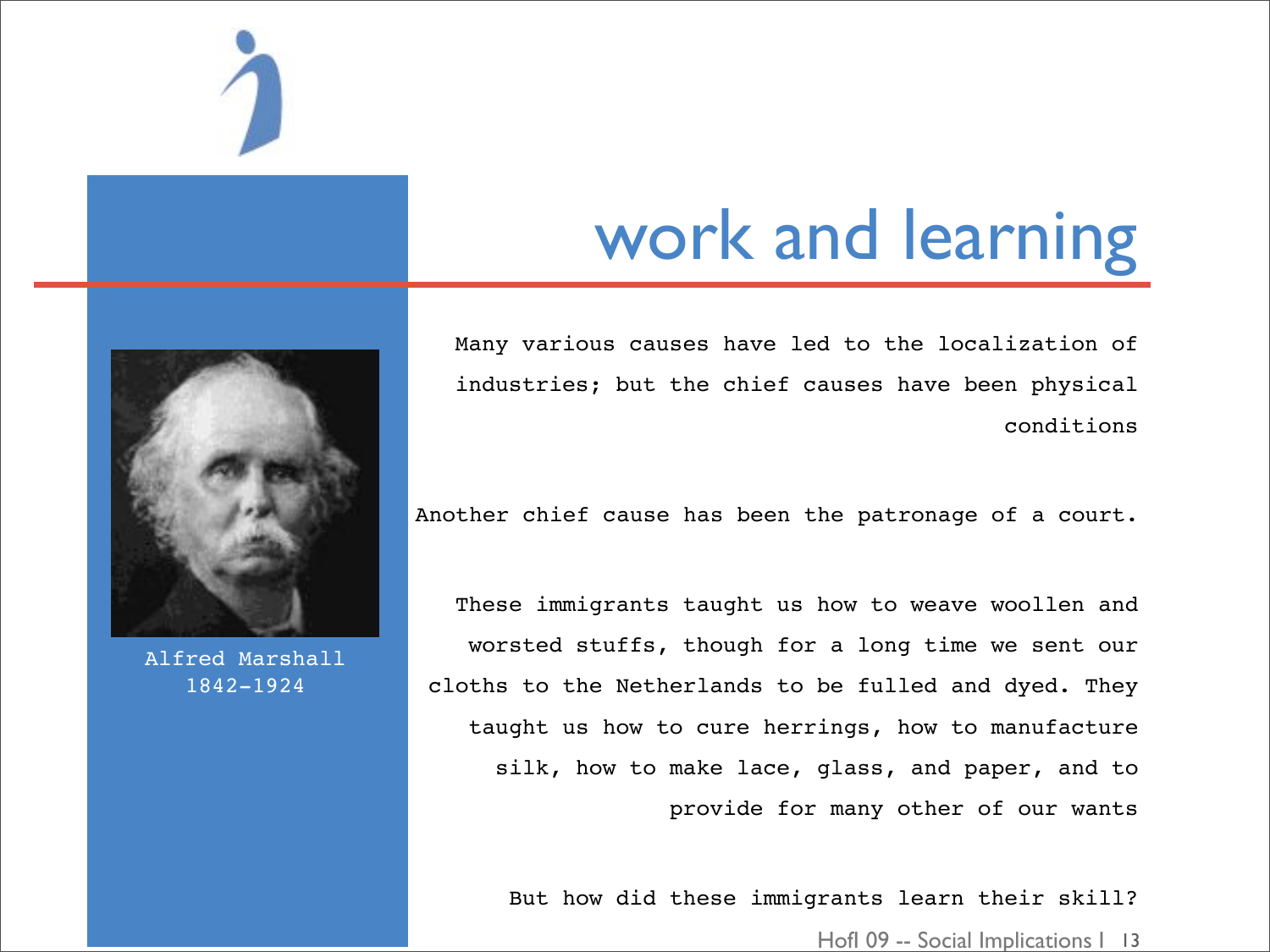

### mysteries of the trade

Hofl 09 -- Social Implications | 14 When an industry has thus chosen a locality for itself, it is likely to stay there long: so great are the advantages which people following the same skilled trade get from near neighbourhood to one another. The mysteries of the trade become no mysteries; but are as it were in the air, and children learn many of them unconsciously. Good work is rightly appreciated, inventions and improvements in machinery, in processes and the general organization of the business have their merits promptly discussed: if one man starts a new idea, it is taken up by others and combined with suggestions of their own; and thus it becomes the source of further new ideas. And presently subsidiary trades grow up in the neighbourhood, supplying it with implements and materials, organizing its traffic, and in many ways conducing to the economy of its material.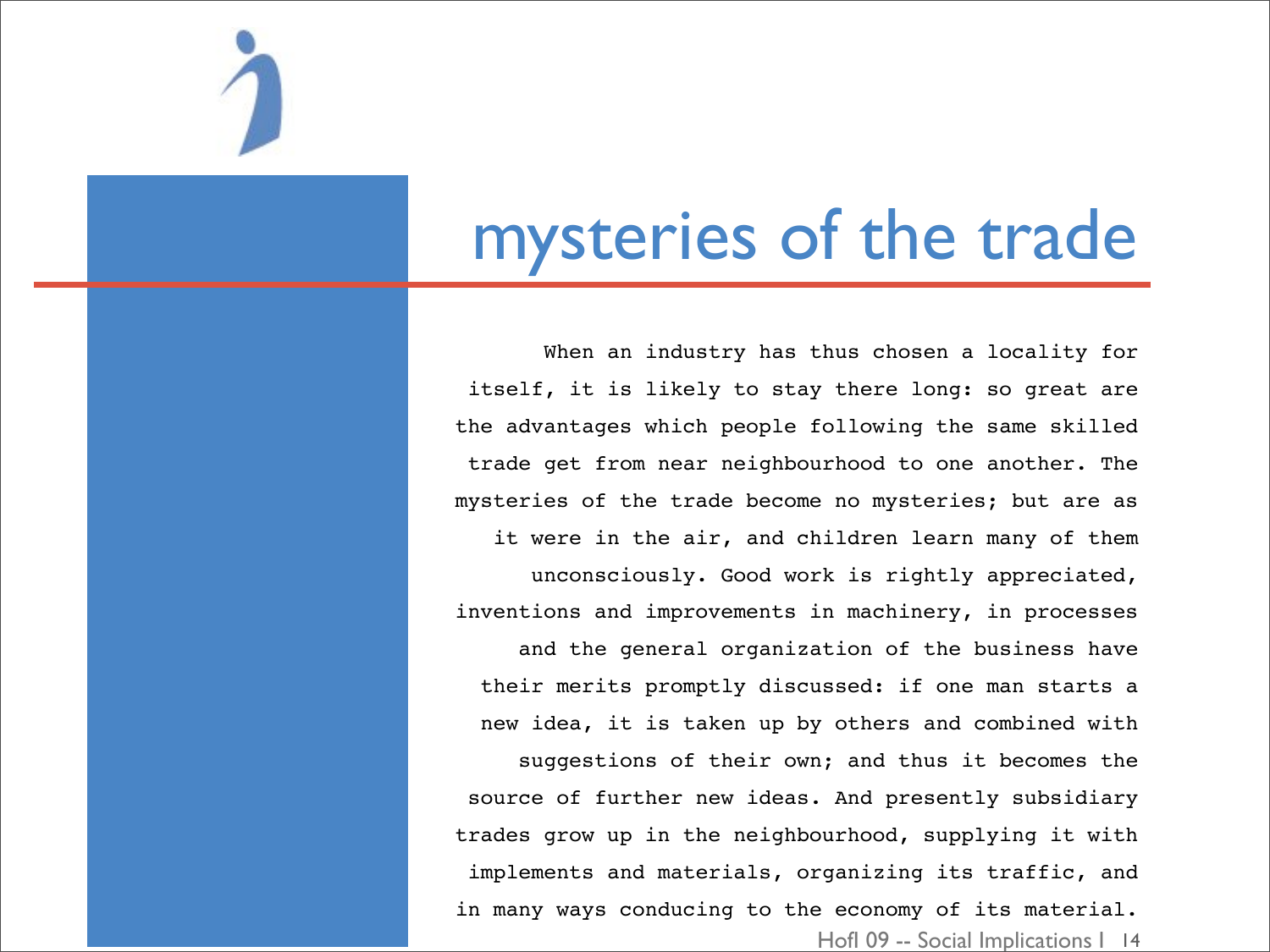

### end of localization?

Every cheapening of the means of communication ... alters the action of the forces which tend to localize industries. Speaking generally we must say that a lowering of tariffs, or of freights for the transport of goods, tends to make each locality buy more largely from a distance what it requires; and thus tends to concentrate particular industries in special localities: but on the other hand everything that increases people's readiness to migrate from one place to another tends to bring skilled artisans to ply their crafts near to the consumers who will purchase their wares. These two opposing tendencies are well illustrated by the recent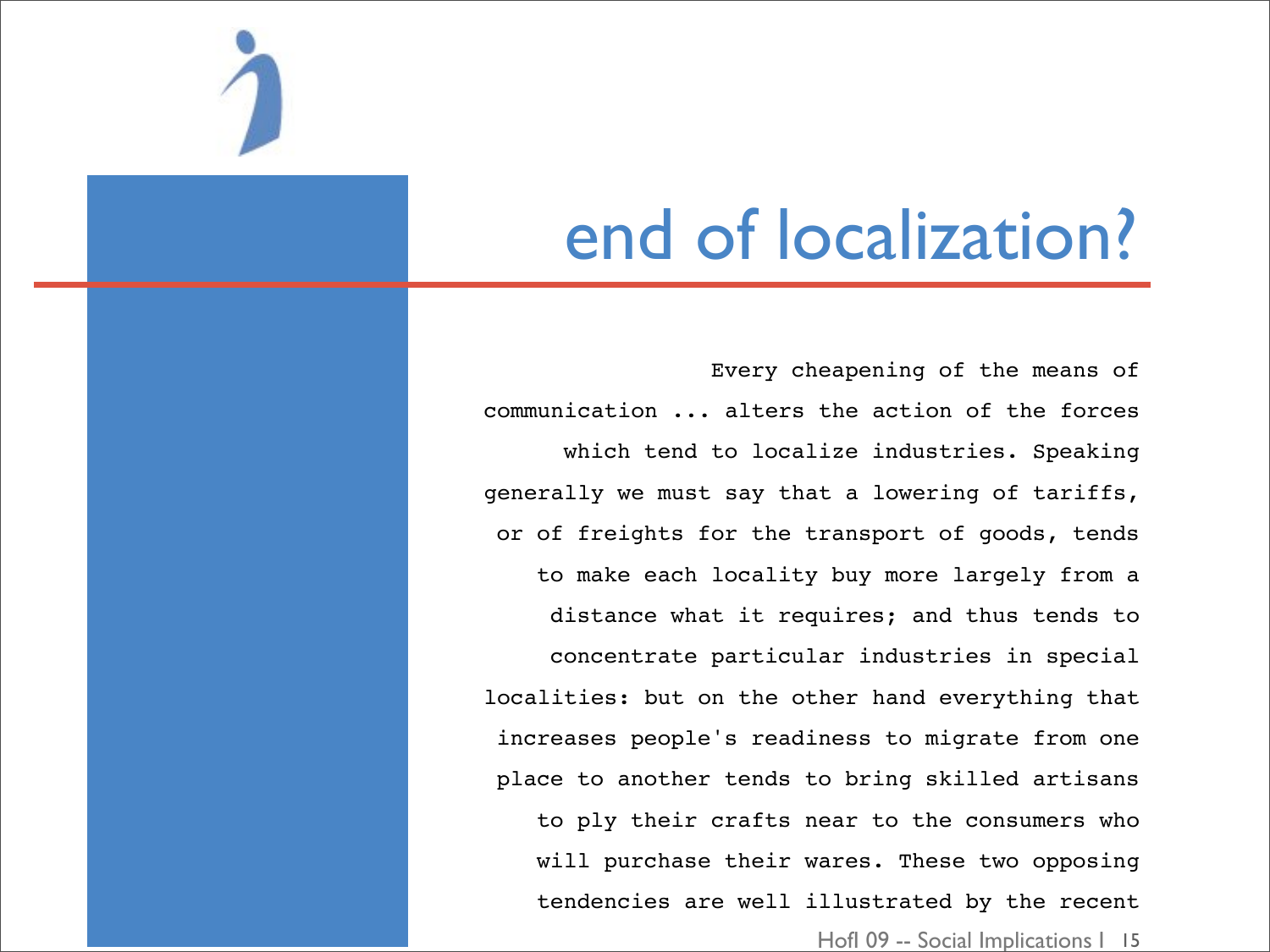

### information & the villagio



Grandfather: Well, I finally finished my destoral thesis.



Woman: Way to go, Gramps.



**Grendfather:** Did use research at Indiana University.

Woman: **Industrial** 



Grandfather: Nep. 2000 took the school's library, and digitized it. No I could arrest it over the Internet.

She codo her na to take this off in.



Grandfather: You know... My a great time to be aller.



Tag: 1958. Solutions for a small planet.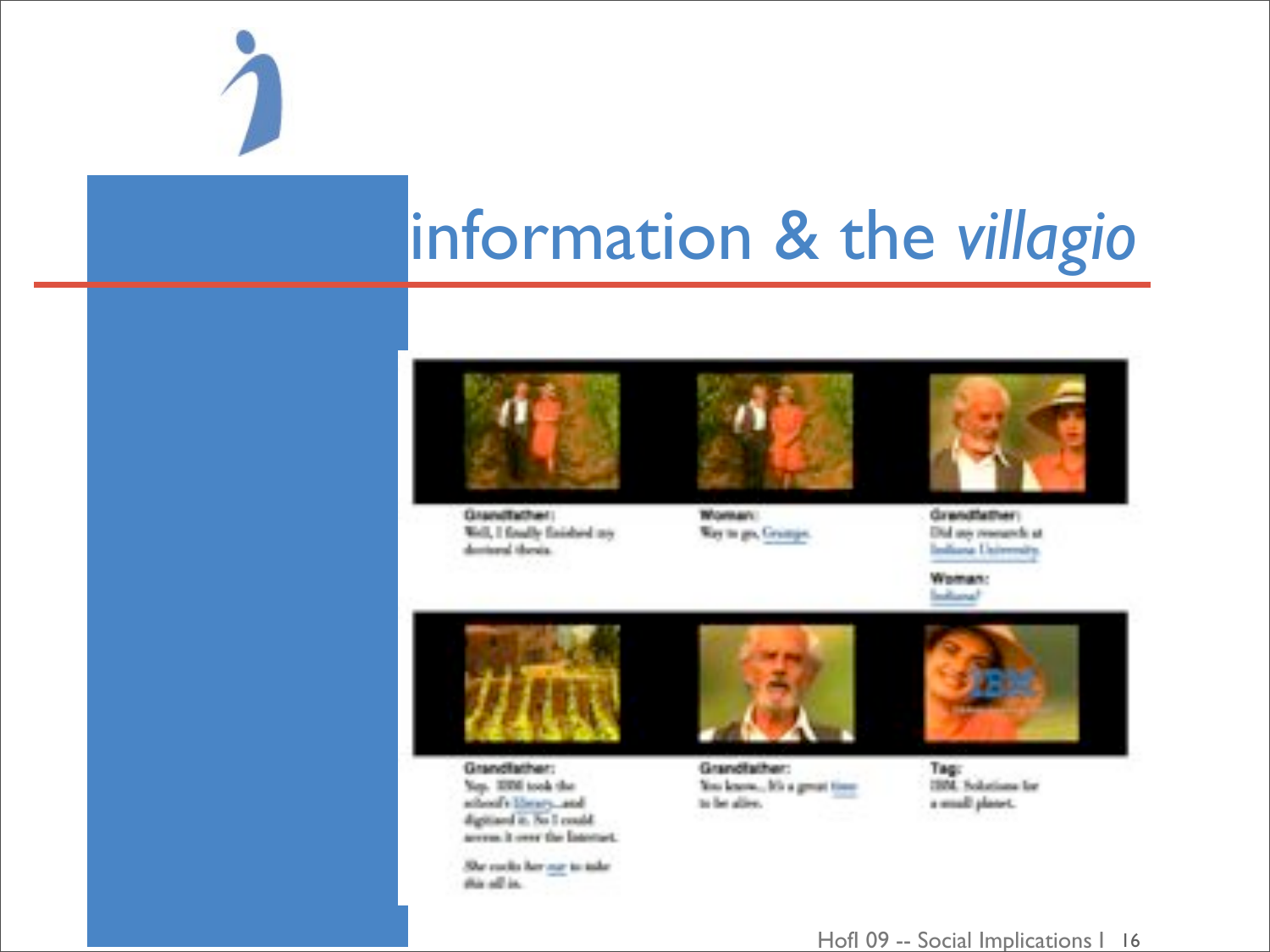

### distance education

"The University of Winnemac ... [has] twelve thousand students; beside this prodigy Oxford is a tiny theological school and Harvard a select college for young gentlemen. The University has a baseball field under glass; its buildings are measured by the mile; it hires hundreds of young Doctors of Philosophy to give rapid instruction in Sanskrit, navigation, accountancy,

spectacle-fitting, sanitary engineering, Provençal poetry, tariff schedules, rutabaga-growing, motor-car designing, the history of Voronezh, the style of Matthew Arnold, the diagnosis of *myohypertrophia kymoparalytica,* and department store advertising. Its president is the best money-raiser, the best after-dinner speaker in the United States; and Winnemac was the first school in the world to conduct its extension courses by radio."



Sinclair Lewis 1842-1924

HofI 09 -- Social Implications I --Sinclair Lewis, *Arrowsmith*  $\bar{1}\bar{7}$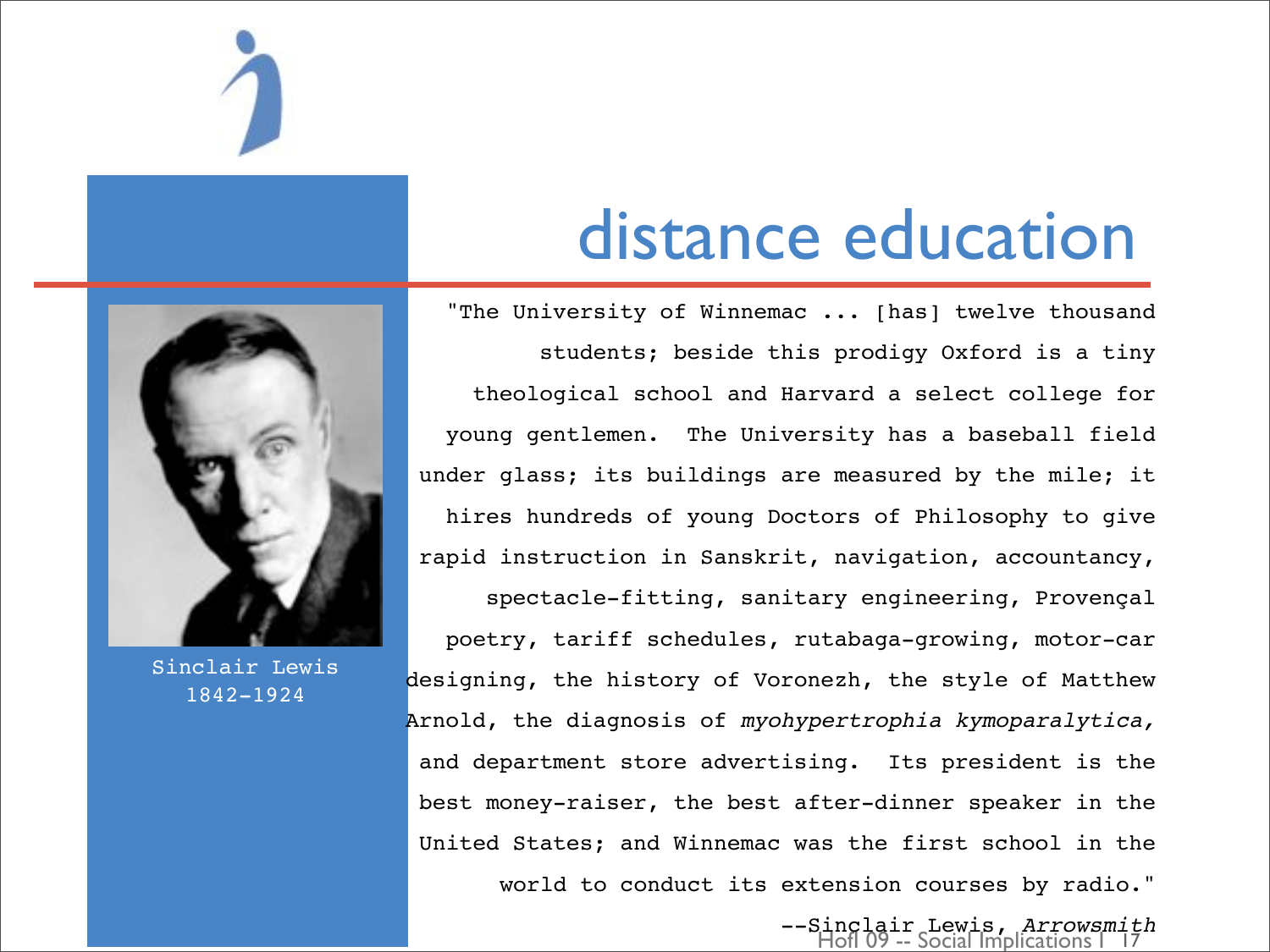

# the end of the university?

a "stagnant" sector --William Baumol

### **against stagnation**

Alvin Toffler

Peter Drucker

John Chambers

### The New York Times

Israeli Entrepreneur Plans a Free Global University That Will Be Online Only

we can make a free university for students all over the world, anyone who speaks English and has an Internet connection

January 26, 2009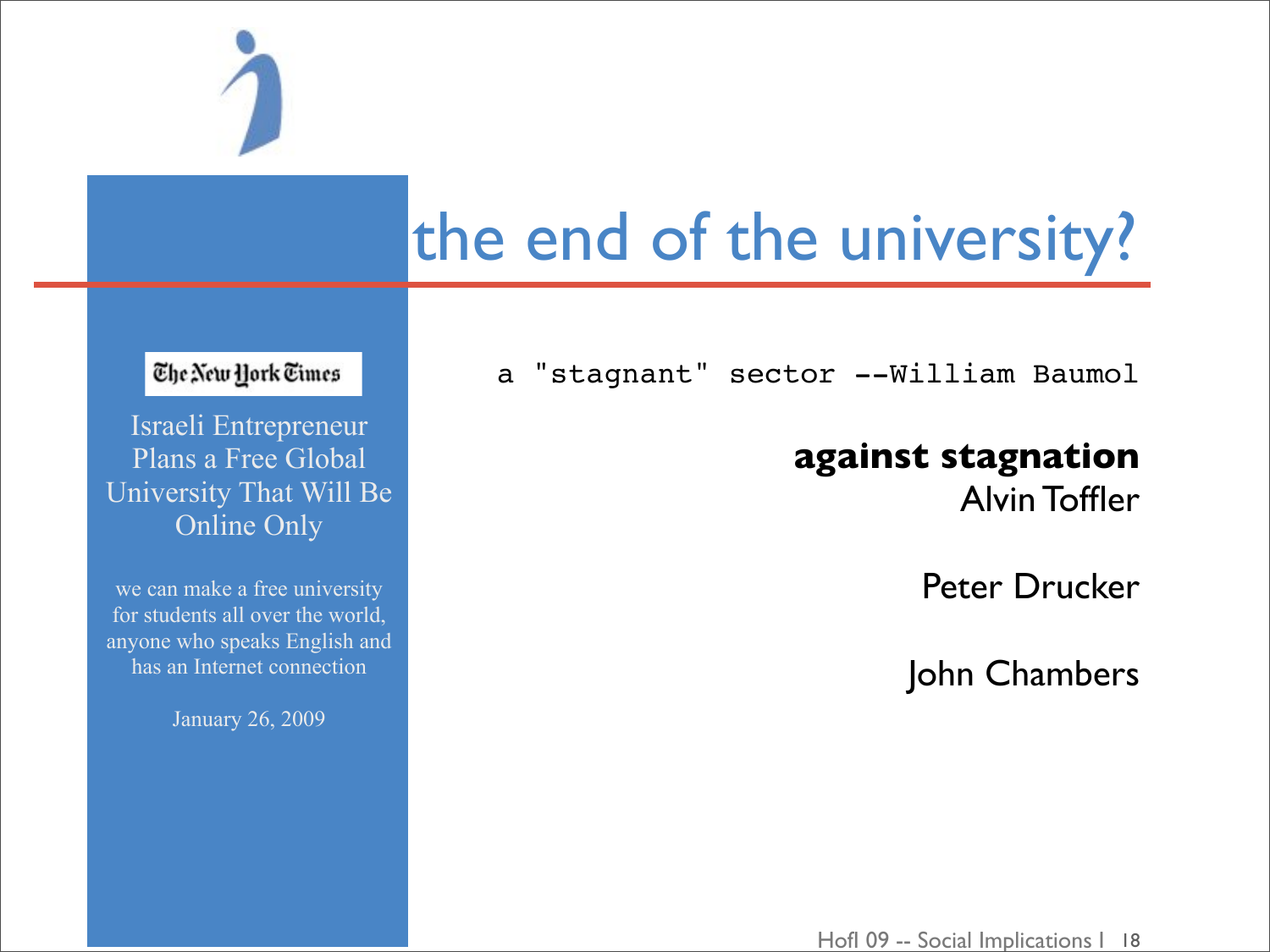

### info-education

**PLATO** (Programmed Logic for Automated Teaching Operations)

One can predict that in a few more years, millions of schoolchildren will have the personal services of a tutor as wellinformed as Aristotle." Patrick Suppes, *Scientific American*, 1966.

> **Open University** early morning television

"We sometimes view distance education too narrowly, as merely a way to save money. We should expand our vision ...

... and look for opportunities to make money."

Western Governor's University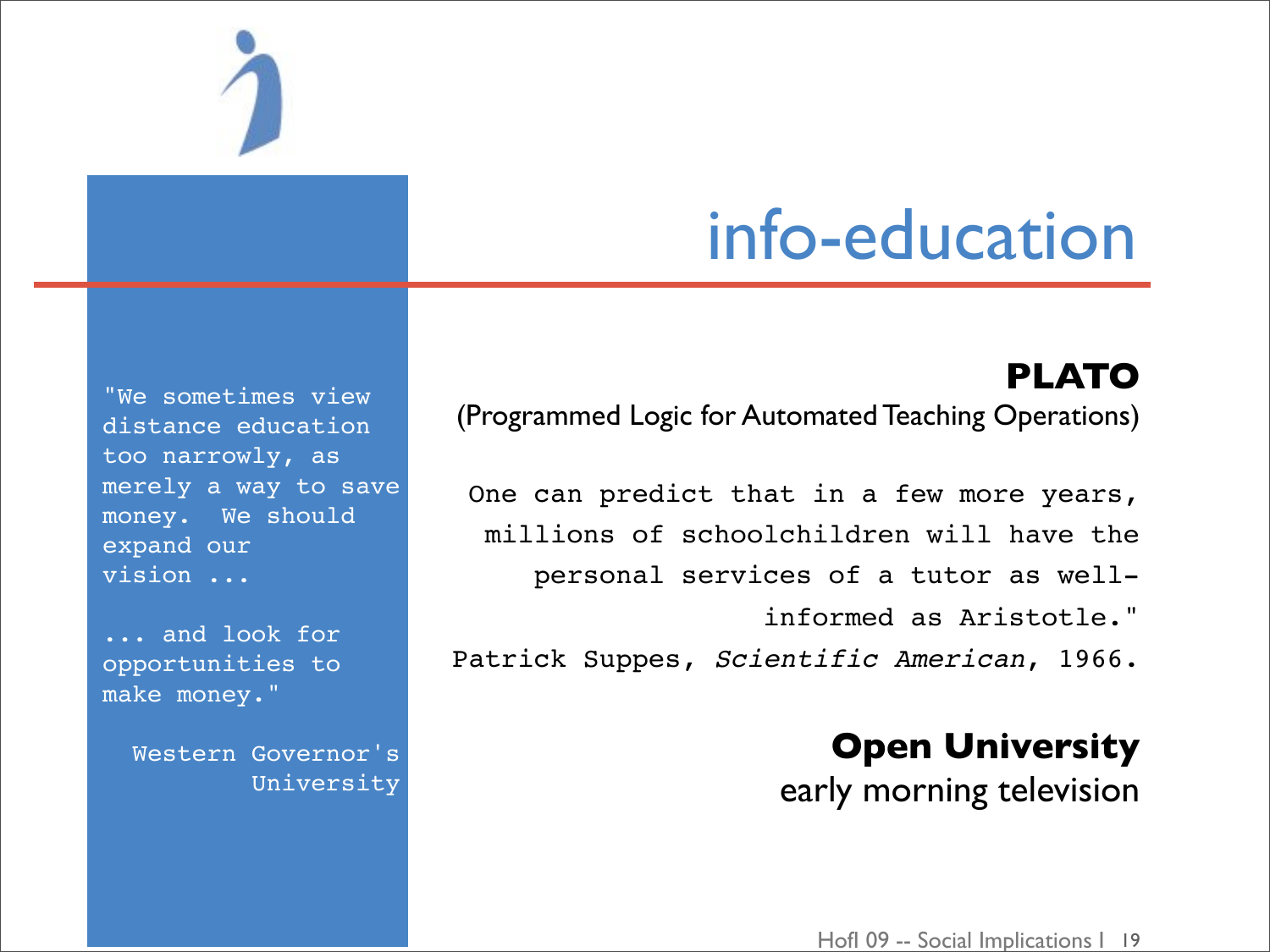

# kinds of distance

extension courses

correspondence degrees

the Open University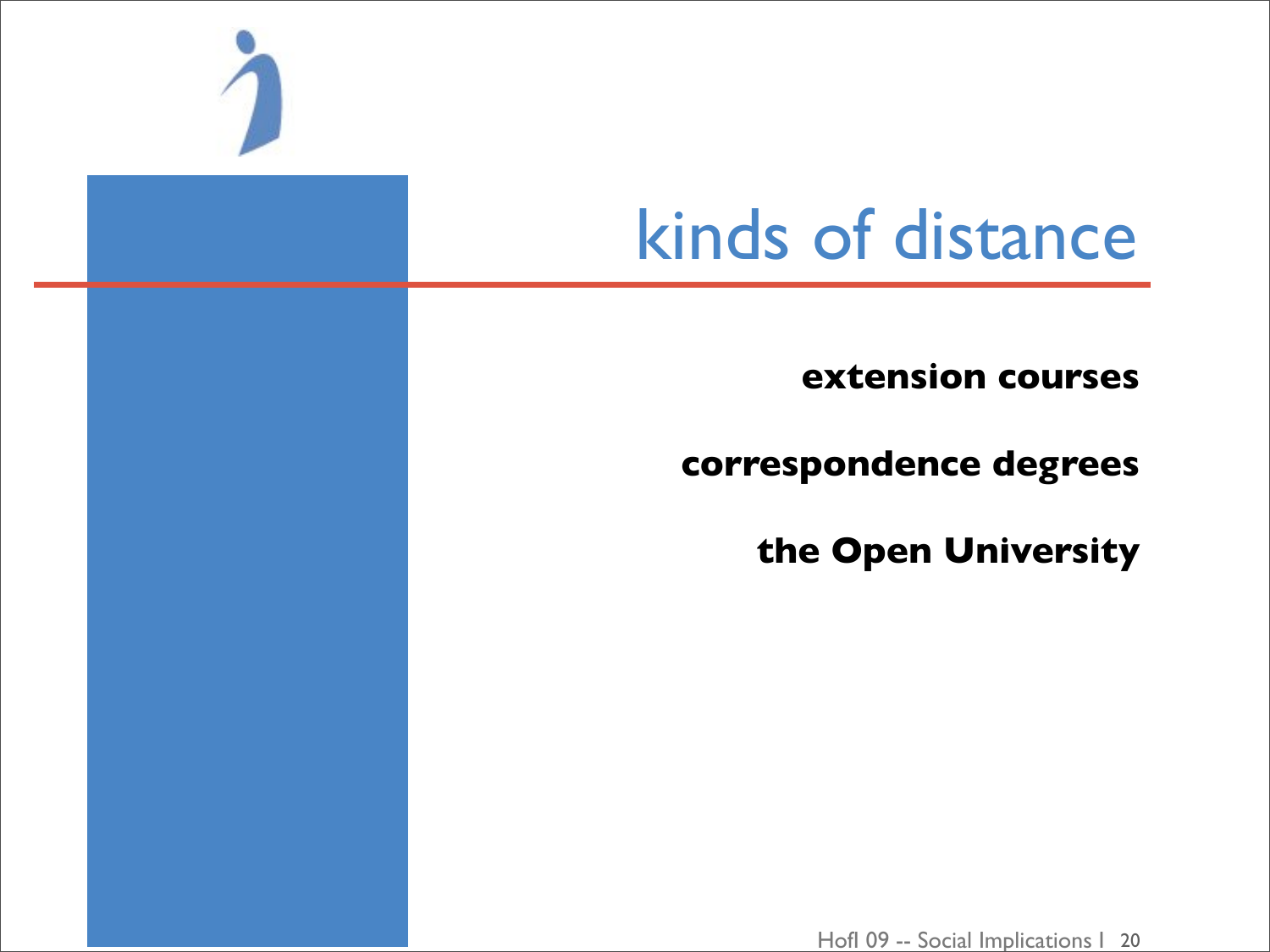

Allama Iqbal Open University **Anadolu University Athabasca University Bangladesh Open University** China Central Radio & TV **University City College of San Francisco** Fern University in Hagen Indira Gandhi National Open **University** Indonesian Open Learning **University** Instituto Tecnológico Autónomo de México Payame Noor University Korea National Open University Sukhothai Thammathirat Open **University** The Open University, U.K. Universidad Nacional de Educacion a Distancia University of Maryland University **College** University of South Africa University of Phoenix Universidad Nacional Autonoma de **Mexico Shanghai TV University** 

# going global

### **the mega universities**

Indira Gandhi (New Delhi) : 2 million Allama Iqbal (Islamabad) : 1.8 million Islamic Azad (Tehran) : 1.3 million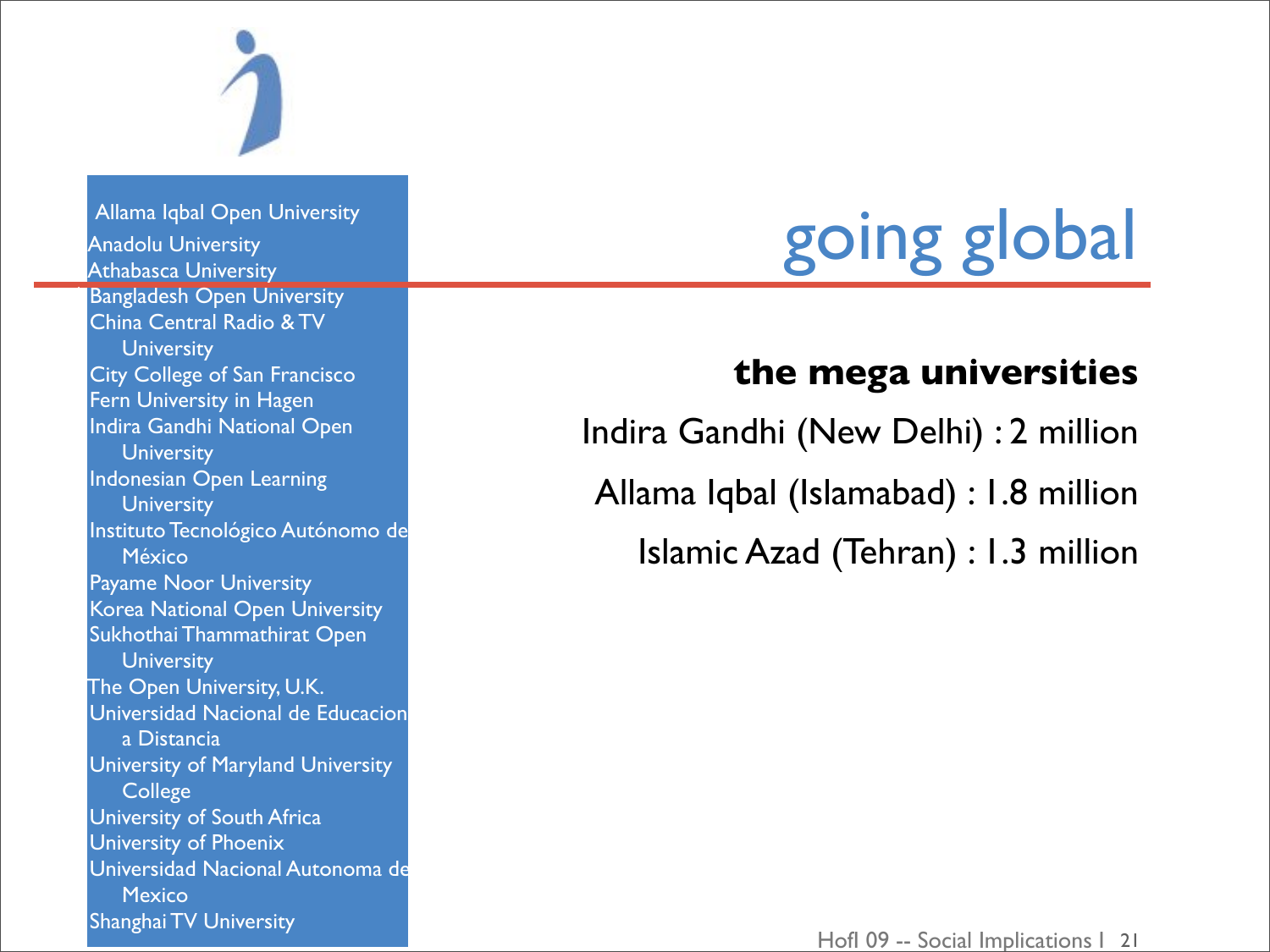

# "open" again

Hofl 09 -- Social Implications | 22 \* Arizona State University \* College of Eastern Utah \* Dixie State College of Utah \* Johns Hopkins Bloomberg School of Public Health \* Kaplan Higher Education \* Massachusetts Institute of Technology \* Michigan State University \* Open Institute of law, Int. \* Tufts University \* UC Berkeley \* University of Alaska Fairbanks \* University of California, Irvine \* University of Massachusetts Boston \* University of Michigan \* University of Notre Dame \* University of Utah \* University of Wisconsin- Eau Claire \* Utah State University \* Utah Valley State College \* Weber State University \* Western Governors University \* Wheelock College

"Institutions

- working together
- to advance
- education and
- empower people
- worldwide through
- opencourseware"

[www.ocwconsortium.org](http://www.ocwconsortium.org)